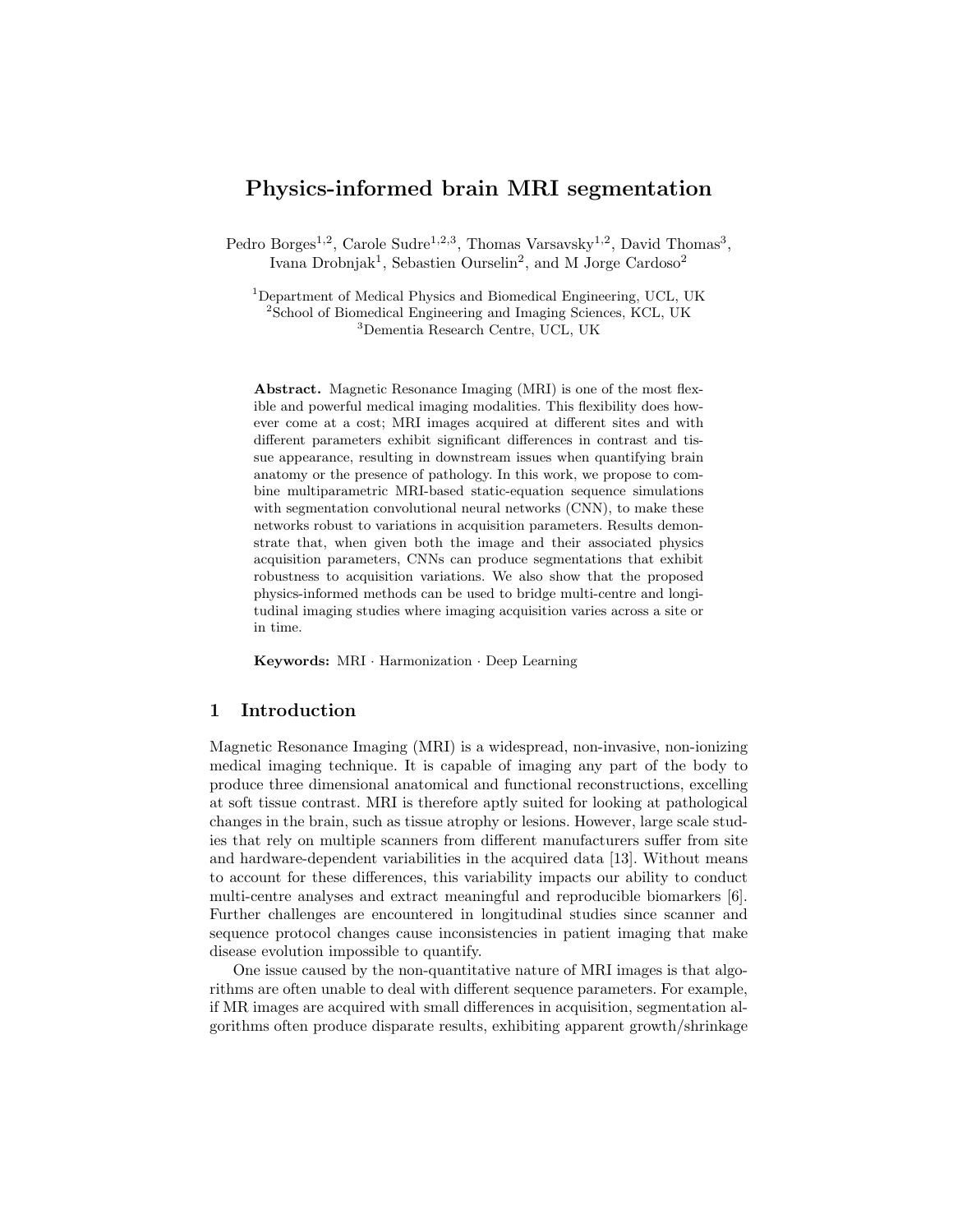of regions of interest [4]: this is caused by signal intensity changes that depend on the tissue. Dementia is an example of a condition in which MR imaging biomarkers such as cortical atrophy or hippocampal volume can be used for the diagnosis of the condition. Due to the difficulty in disentangling imaging physics and underlying anatomy, even trained clinicians may fail to account for protocol differences. This is explained by the fact that the information available to the users is limited to voxel intensities, which are unreliable, and a priori knowledge of brain morphology, which is not subject-specific.

Current methods to mitigate these effects are cumbersome and imperfect. They normally rely on either a per-site analysis followed by a joint meta-analysis [5] or the use of statistical models with linear covariates [1], which provide computationally efficient yet often inaccurate means of standardization. When attempted, correction for scanning variability can either be made at the tissue-class or the voxel level. The former may be less robust due to the lack of granularity whilst the latter is highly susceptible to errors induced by the required registration to a group-wise space.

Gaining robustness to pulse sequences has been investigated in [10] implicitly by employing parameter estimation combined with simulation as an augmentation to a segmentation network, with a focus on accuracy rather than precision.

This work aims to address the issue of acquisition-induced biomarker extraction variability (resulting from imprecise segmentations) through the use of a novel physics-informed convolutional neural network, where segmentation is used as a pretext task. Parametric tissue maps, together with sequence simulating models, are used to generate realistic samples as if they were acquired with different physics parameters. The importance of MRI sequence simulators is crucial here — they can be used to train machine learning algorithms to learn the features of scanners or sequence parameters without having to expend a vast amount of resources to acquire real data, while realistically reproducing an MRI scan. For computational reasons, we propose to use a static equation-based simulation approach, which makes use of simplified imaging equations to most efficiently generate sufficiently large and varied datasets required for this undertaking. By providing both simulated samples and associated physics parameters as training data for a neural network, we can demonstrate that these networks can produce segmentations that are robust to MRI physics variations because they are explicitly learning how the physics interacts with image contrast.

## 2 Methodology

Here we describe how physics-based image synthesis is combined with the proposed physics-informed architecture to achieve more consistent segmentations.

### 2.1 MRI simulation methods

The signal intensity obtained in MR images results from the non-linear interaction between tissue properties and parameters associated with a specific acquisition sequence. In this work, we use a simplified, yet robust, simulation model by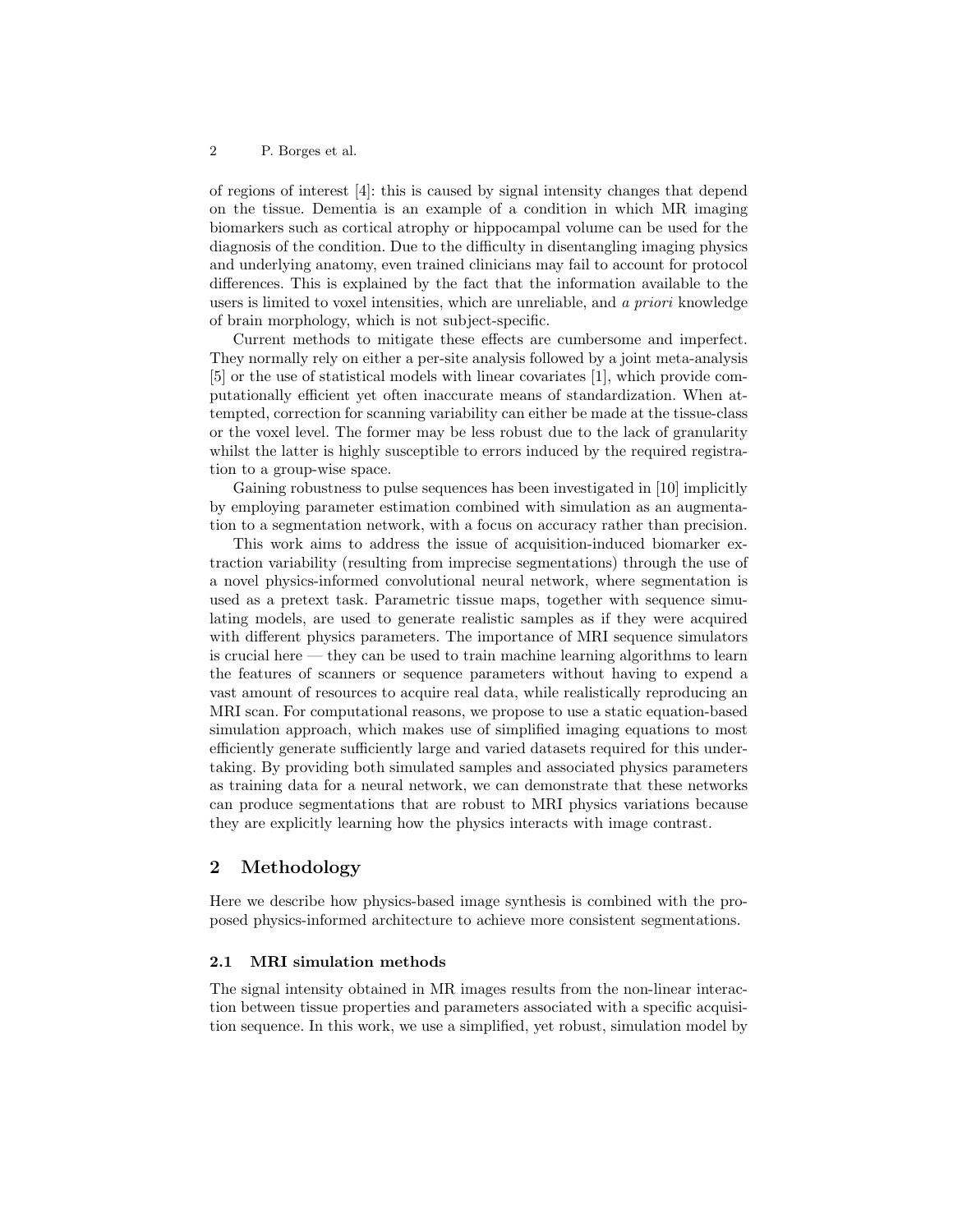which static singular equations are employed for each simulated sequence previously employed by [9]. These equations take as input the tissue properties and MR sequence parameters and produce an image of the corresponding sequence. The assumption that signal intensity at any given voxel is based on tissue, sequence, and scanner properties is made here. Contrarily to more complex MR simulators, the proposed model assumes the signal does not change in time, i.e. the model described as 'static'. In this work, we focus on two widely used gradient echo T1-weighted sequences, namely 3D spoiled Gradient echo (SPGR) and 3D magnetization prepared gradient echo (MPRAGE). For both sequences,  $PD(x)$ ,  $T_1(x)$  and  $T_2^*(x)$  are respectively the proton density,  $T_1$  value and  $T_2^*$ value of the tissue at position x,  $\theta$  is the sequence flip angle, TR the relaxation time and  $TE$  the echo time. For the SPGR sequence, the static equation derived by Jog et al. [9] expresses the voxel intensity  $b_S(x)$  at position x as

$$
b_S(x) = G_S P D(x) sin \theta \frac{1 - e^{-\frac{TR}{T_1(x)}}}{1 - \cos \theta e^{-\frac{TR}{T_1(x)}}} e^{-\frac{TE}{T_2^*(x)}},
$$
(1)

where  $G<sub>S</sub>$  is the scanner gain. Similarly, the static equation for MPRAGE sequences describes the intensity  $b_M(x)$  at position x as

$$
b_M(x) = G_M PD(x) \left( 1 - \frac{2e^{\frac{-TI}{T_1(x)}}}{1 + e^{\frac{-(TI+TD+\tau)}{T_1(x)}}} \right),
$$
\n(2)

where  $G_M$  is the scanner gain, TD is the delay time, and  $\tau$  is the slice imaging time.

A variable inversion time (TI) results in images of differing contrasts owing to the non-linear signal scaling of the different tissue types. Figure 1 illustrates the phenomenon, showcasing two axial slices of MPRAGE simulations with TIs of 800 and 1200ms, respectively, simulated from the same set of parametric maps.



Fig. 1. Left: Middle axial slice of simulated MPRAGE volume with TI=600ms. Right: Middle axial slice of simulated MPRAGE volume with TI=1200ms. Note the difference in tissue contrasts, particularly between white and cortical grey matter.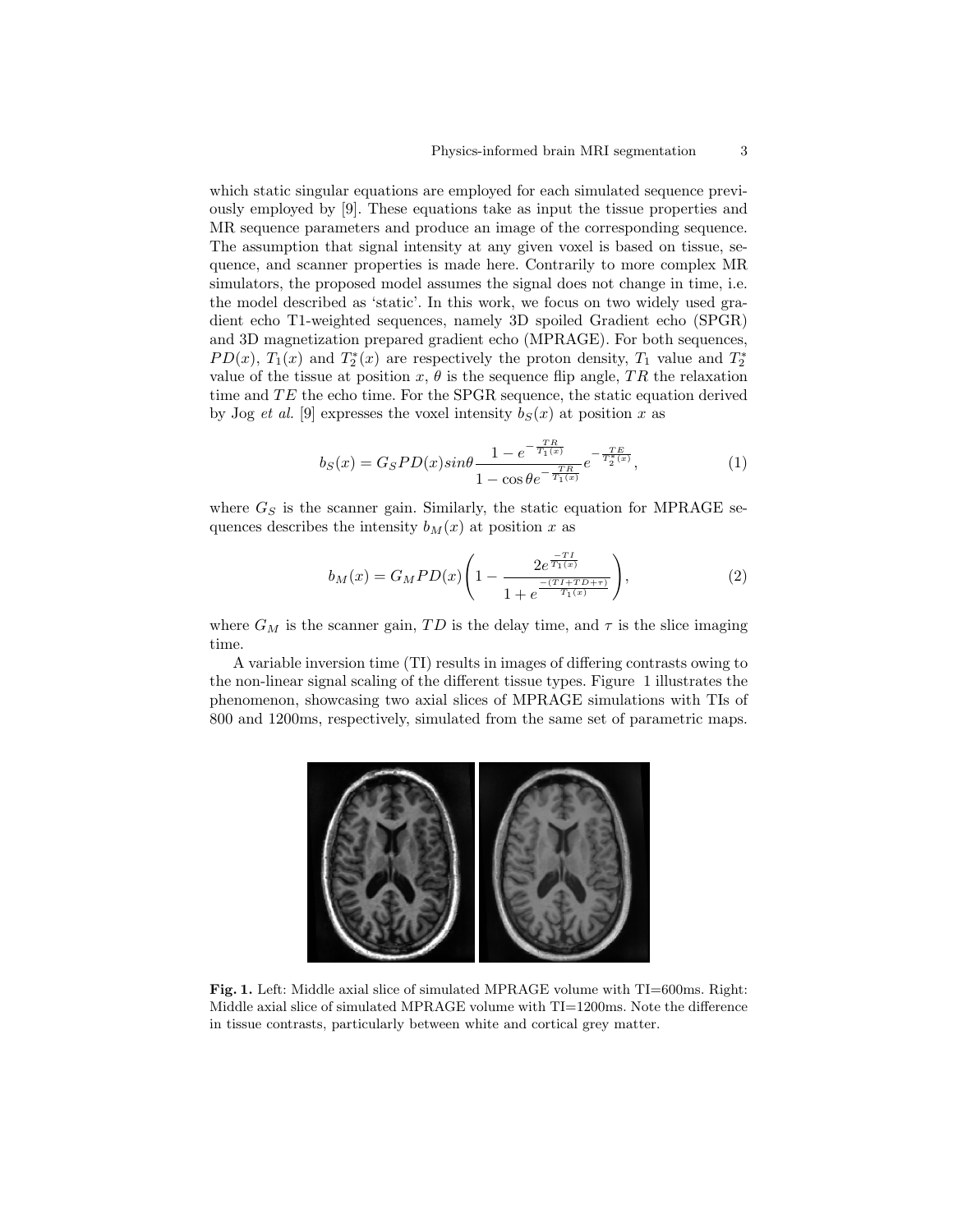#### 2.2 Physics-aware CNNs for image segmentation

We propose to inject the sequence parameters of an input image in a CNN network by the addition of a fully connected layer. Since a strong correlation between segmentation volumes and parameter choice can be observed, we expect the introduction of the physics parameters to allow such a network to account for the physics induced appearance variability and attain a more consistent, unmarred segmentation.

#### 2.3 Network architecture

We used the 3D U-Net architecture as described in [3] as a starting point for the proposed physics injected network. Our proposed architecture (Figure 2) adds an adjacent branch (physics branch), boasting two fully connected layers of ten neurons each which have as input an N-dimensional vector. This vector consists of the variable physics parameters used to generate the image to be segmented, as well as negative exponentiation of said parameters. The latter is included as a means of making the network privy to the underlying simulation process. This branch is connected to the network via a concatenation operation that broadcasts the branch's output as additional channels immediately following the final shortcut connection of the base 3D U-Net architecture.

## 3 Experiments

### 3.1 Creation of physics-based gold standard segmentation

It is important to reiterate the primary goal of this work, which is to mitigate the detrimental effects of imaging parameter choices on the consistency of MRI image segmentations. As such, we are primarily concerned with achieving segmentations that are consistent across acquisitions, more so than approaching



Fig. 2. Diagramatic representation of the proposed network. The novel contribution is primarily the pink box (physics-aware subnet) and the simulation framework used to train the model.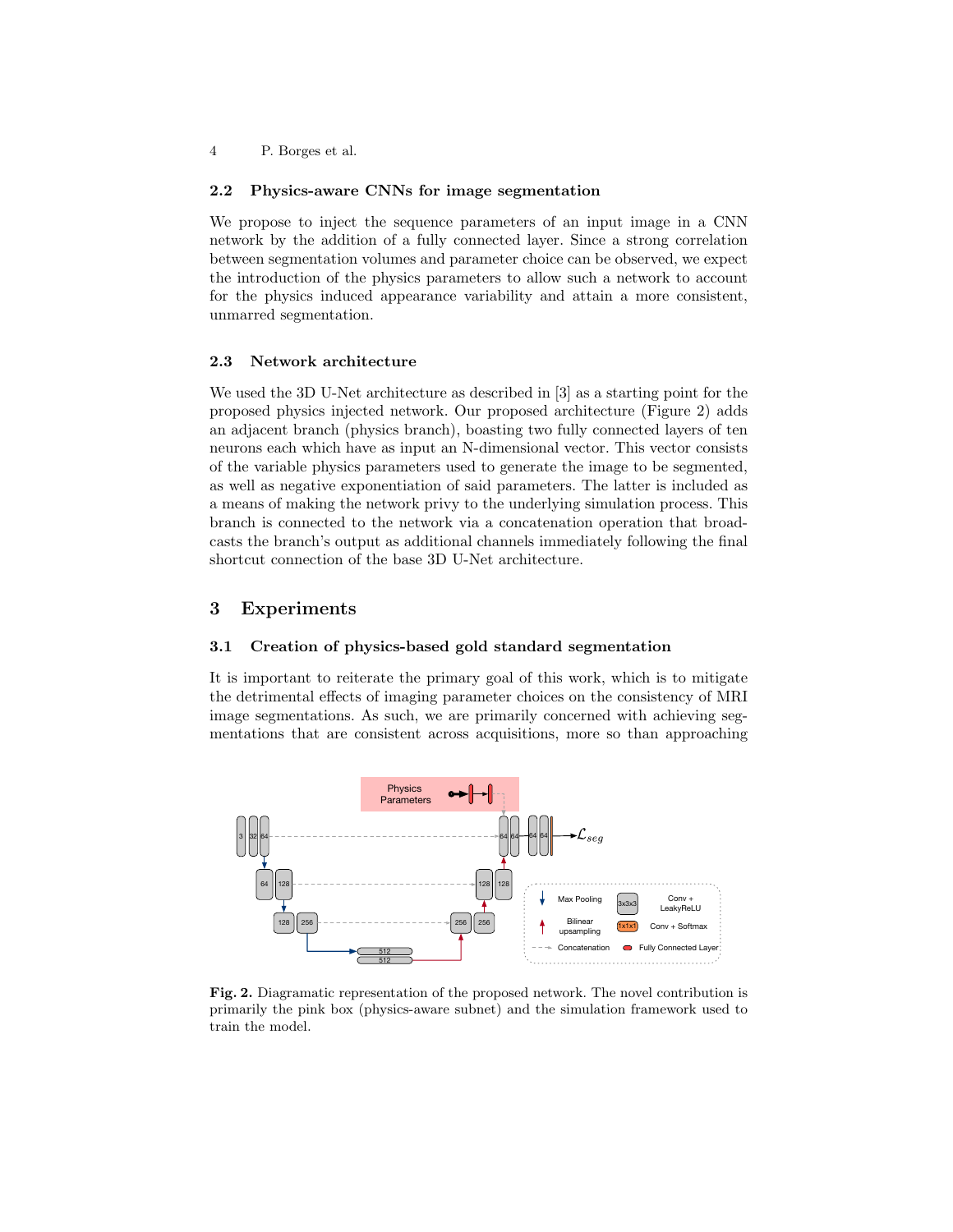a hypothetical 'ground truth' segmentation. With this in mind, and as proper ground truth tissue segmentations are 'illusory' in brain imaging (i.e. humans often disagree, and image resolution is insufficient), we propose to create a gold standard reference segmentation that is consistent and stable across subjects, i.e. one that is precise, concordant and systematic, but not necessarily accurate.

To achieve this, and owing to the T1-W nature of the simulations we propose a "Physics Gold Standard", whereby we make use of the quantitative  $R_1$ maps for this purpose. By assuming that tissues can be parameterised by normal distributions, with mean and standard deviations equivalent to literature  $R_1$  values, we can generate segmentation maps directly from quantitative acquisitions, thereby being largely independent of acquisition physics. Because there can be some significant variation in quantitative maps, we opt to use parameters derived from works whose multiparametric map creation protocol most resembles our own, with an increased standard deviation to account for some additional variability. To this end, the  $R_1$  values we choose are  $0.683 \pm 0.080$  ms for grey matter,  $1.036 \pm 0.080$  ms for white matter, taken from [15]. We note that [15] do not quote values for CSF, but as per [12] which cites multiple other studies on this matter, the  $R_1$  values for CSF are largely independent of acquisition parameters. Due to this, and the fact that we only focus on grey and white matter segmentation consistency in this work, we opt to model our normal CSF distribution with  $0.240 \pm 0.03$  ms, one of the cited values that most closely matched the  $R_1$  CSF measurements in our maps. Using this "Physics Gold Standard" we can model each tissue in a probabilistic, and more anatomically grounded, manner without having to concern ourselves with the inherent bias that would be associated with choosing a more typical "ground truth".

### 3.2 Datasets

27 multiparametric volumes from an early onset Alzheimer's disease dataset containing both patients and controls were used for simulation. The maps consist of  $R_1$  (longitudinal magnetisation relaxation rate),  $R_2^*$  (effective transverse magnetisation relaxation rate), proton density (PD), and magnetisation transfer (MT). We make use of the former three for the simulations. These maps are acquired via three 3D multi-echo FLASH (fast low angle shot) acquisitions further described in [8]. All subjects were rigidly registered to MNI space before their use in simulations.

As a real-world data example, we used a subset of the SABRE dataset consisting of data from 22 subjects drawn from an elderly population with high cardiovascular risk factors, where each subject was imaged within the same scanning session using two different T1-W MPRAGE protocols and one Turbo Spin-Echo protocols. We make use of only the paired MPRAGE images in this work. Midspace (so as not to bias the registration towards either acquisition protocol) intra-subject registrations are carried out to resample these images to be 1mm isotropic.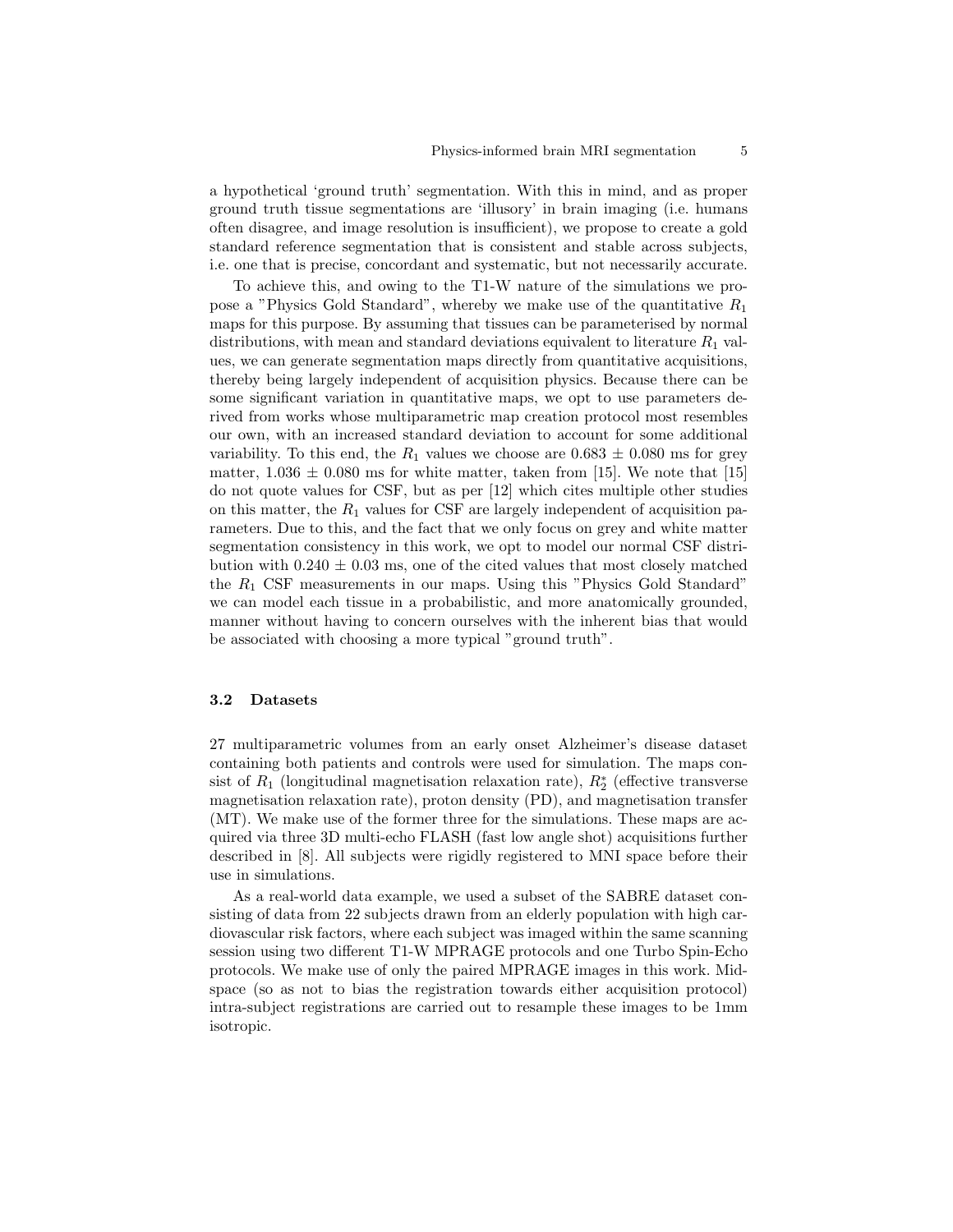Table 1. Mean dice scores of GIF, base 3D U-Net and 3D U-Net-Physics methods on segmentation task across inference subjects. All dice scores are estimated against a Physics Gold Standard.

| <b>Experiments</b> | Sequences |    |           |                                                                                 |  |
|--------------------|-----------|----|-----------|---------------------------------------------------------------------------------|--|
|                    | MPRAGE    |    | SPGR.     |                                                                                 |  |
|                    | GМ        | WМ | <b>GM</b> | WМ                                                                              |  |
| <b>GIF</b>         |           |    |           | $[0.851 \pm 0.020]0.919 \pm 0.009]0.916 \pm 0.010]0.847 \pm 0.018$              |  |
| <b>Base</b>        |           |    |           | $[0.904 \pm 0.024]$ $(0.943 \pm 0.012]$ $(0.946 \pm 0.017)$ $(0.902 \pm 0.021)$ |  |
| Physics            |           |    |           | $[0.910 \pm 0.017]$ 0.948 $\pm$ 0.009 $[0.948 \pm 0.019]$ 0.907 $\pm$ 0.015     |  |

#### 3.3 Simulation experiment and results

For each of the 27 subjects acquired with a multiparametric acquisition, we simulated 121 MPRAGE volumes with TIs between 600 and 1200 ms (5 ms increments) with constant TD of 600 ms and constant  $\tau$  of 10 ms. These values were chosen by extending the optimised range of 900 - 1200 ms found in [14]. Similarly, 121 SPGR volumes were simulated per subject sampling randomly from the parameter space spanning TR between 15 and 100 ms, TE between 4 and 10 ms, and FA between 15 and 75 degrees. These values were chosen according to the typical values explored in [9] for SPGR sequences. For each subject, a single "Physics Gold Standard" segmentation was used across the associated synthesized images.

### 3.4 Robustness to acquisition parameters

We train our network on 3D 96x96x96 randomly sampled from the simulated volumes. For the MPRAGE volumes, TI and  $e^{-TI}$  are passed as a vector into the physics branch while for SPGR volumes a vector containing TR, TE, FA,  $e^{-TR}$ ,  $e^{-TE}$ , and  $sin(FA)$  is passed as input to the physics branch. Subjects were randomly split between training (2420 simulated volumes over 19 subjects), validation (242 simulated volumes over two subjects) and testing (726 simulated volumes over six subjects). Networks were trained until convergence, as defined per performance on the validation set when over 1000 iterations have elapsed without decreases in the loss (a probabilistic version of the dice loss [11]), using NiftyNet [7], a deep learning framework designed for medical imaging.

In a first instance, we compare the performance of 3D U-Net-Physics with that of base 3D U-Net (trained simply by excluding the physics branch), as well as GIF [2], a segmentation software based on geodesical information flows. Segmentation stability for the two tissue classes is assessed via measures of the coefficient of variability within the set of synthesized data for each test subject. Results, presented in Table 2 show that for MPRAGE simulation, the model enhanced with the Physics branch provides more stable volume estimates for the two tissue classes. Table 1 shows the dice scores for the segmentations compared to the "Physics Gold Standard". It is apparent that "accuracy"-wise all methods perform similarly. A sign-rank test is carried out to calculate the p-value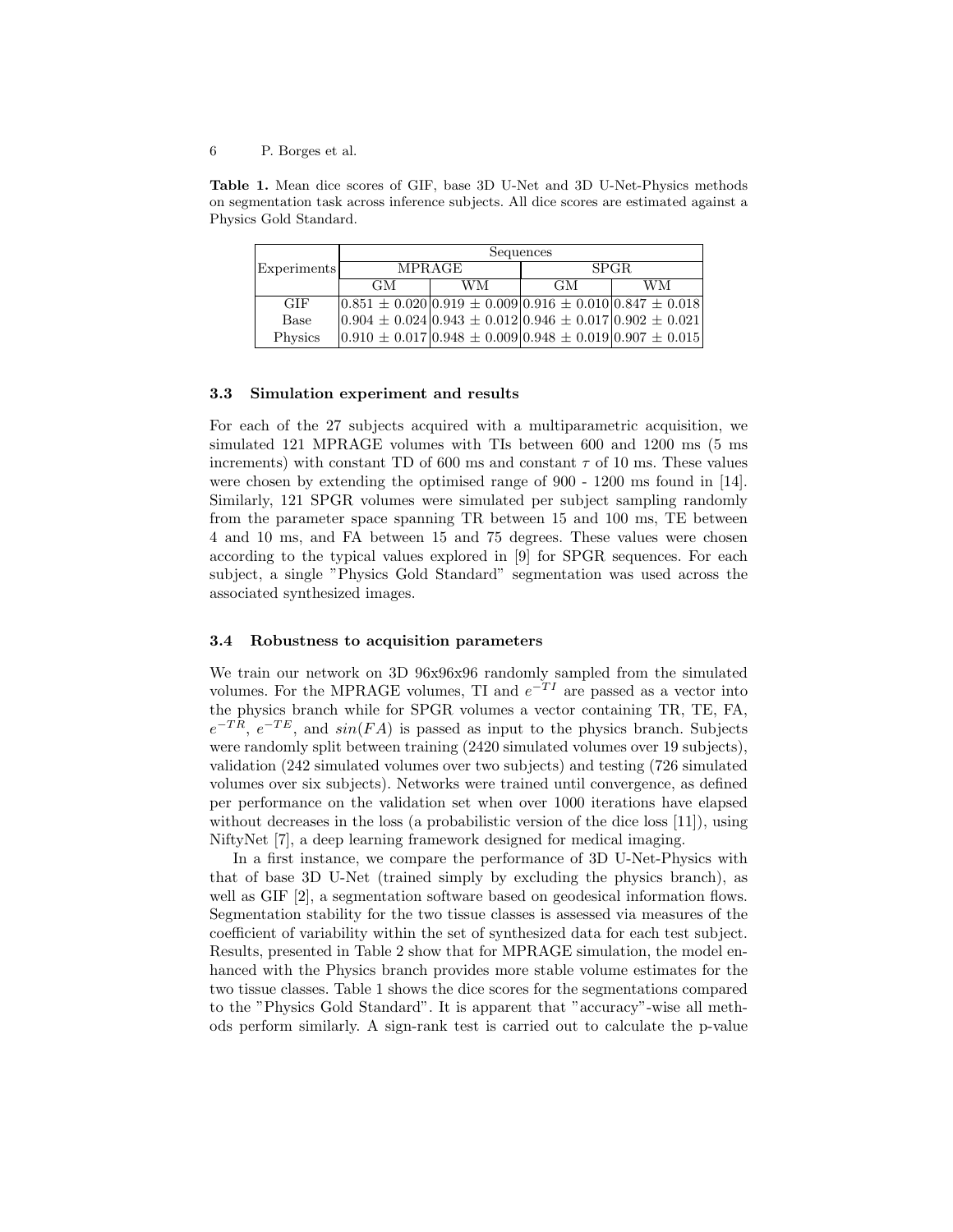|             | Sequences |                                   |                                   |                                                                   |  |
|-------------|-----------|-----------------------------------|-----------------------------------|-------------------------------------------------------------------|--|
| Experiments | MPRAGE    |                                   | SPGR.                             |                                                                   |  |
|             | GM.       | WМ                                | GM.                               | WМ                                                                |  |
| <b>GIF</b>  |           |                                   | $0.00619$ 0.00783 0.00114 0.00091 |                                                                   |  |
| Base        |           | $0.00332$   $0.01491$   $0.00531$ |                                   | 0.00160                                                           |  |
| Physics     |           |                                   |                                   | $\vert 0.00244 \vert 0.00405 \vert$ 0.00425 $\vert 0.00083 \vert$ |  |

Table 2. Mean coefficients of variability resulting from GIF, 3D U-Net and 3D U-Net-Physics methods on segmentation task across inference subjects

of the Physics and Base method dices, resulting in  $p \leq 0.0001$ , indicating the Physics model's higher performance is statistically significant. The larger gap in performance between the CNN and GIF methods can likely be attributed to differences exhibited between our "Physics Gold Standard" and more typical segmentation ground truths, the latter being closer to what GIF might output. For a single subject, we plot in Figure 3 the resulting variations in extracted volumes for a range of TI compared to the standard obtained at 900 ms for WM (left) and GM (right). The introduction of the physics branch to the model appears to noticeably reduce the variability observed when using a non-physics aware network.

### 3.5 Application to a data bridging study

MRI acquisitions are often updated due to hardware or sequence changes, harming our ability to perform ongoing clinical research studies and to compare pa-



Fig. 3. Comparing the (left) WM and (right) GM volume consistency for simulated data within the 600 - 1200 TI range over three methods (GIF, Baseline, Physics). Volumes are presented as a deviation from the volume at TI=900ms.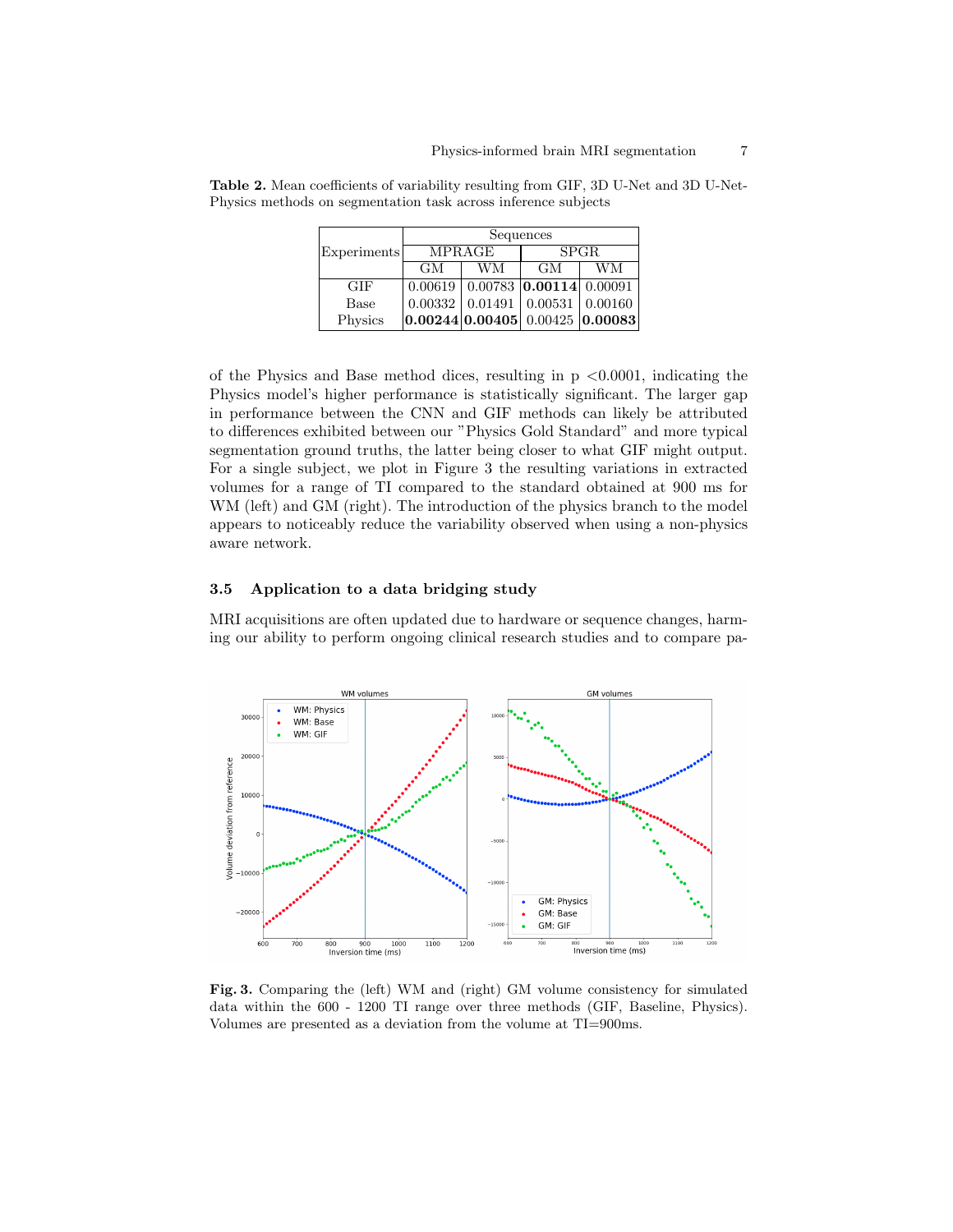tients longitudinally. This experiment aims to test if the proposed method could be used to compensate for acquisition parameter updates from an image segmentation biomarker. To do this, we use the 3D-UNet-Physics network trained in the previous section and applied it to the Bridge SABRE dataset, where each subject has a pre and a post parameter update MRI acquisition. Despite images being acquired back-to-back, these images exhibit significant differences owing to differing scanning protocols. As MRI acquisition parameters were not available for this data, we experimentally found an optimal TI parameter that, if applied to the pre-update and post-update acquisition parameters, would make the segmentations between those as close as possible. To achieve this, we partitioned the data into two sets, a "training" set with 12 image pairs, and a "test" set with 10 image pairs. We segment all training set pairs with different hypothetical TI values (i.e. run inference on our physics informed network for each image 121 times, passing a different value of TI from the 600 - 1200 ms TI range at each pass), and plot the similarity (volume-wise) between TI pairs in Fig. 4 as a contour. This plot shows us how the similarity between GM and WM between the pairs changes according to the TI passed at inference to segment the images. The white point in the figure represents the pre/post TI pair that minimizes the volume difference between training set examples. Finally, we apply this TI parameter pair to the hold-out test set and test if the output segmentations were bridged. Similarly to the white point, the black points indicate the TI pairing that provided the smallest difference in tissue segmentation volumes for each of the 10 subjects. Qualitatively, we observe clustering of these black points around the white point, indicating that this choice of parameters generalizes to the holdout standardization subjects, lending credence to the model's ability to account for the imaging process.

To quantitatively compare to a baseline method, we ran GIF on both pre and post upgrade scans, estimating the WM and GM volumes for each subject - here denoted GIF-Uncorrected. We then find a linear mapping between pre- and post-sequence upgrade volumes on the training set as a form of correction/bridging, and apply it to the hold-out test set - here denoted GIF-Corrected. GIF-Uncorrected exhibits a volumetric difference over tissues of 5%. We found that the linear correction method applied to GIF resulted in a mean volumetric segmentation difference of 3% over tissues. When using the physics model (i.e. choosing the aforementioned ideal parameter pairs denoted by the white point in 4), this value was found to be 2%. While the differences do not seem large, any improvements are beneficial for the sample size for a hypothetical trial. Consistency could have been potentially improved further if true physics parameters were available, rather than experimentally found.

## 4 Discussion and Conclusions

This work aimed to address the problem of imaging induced variability in biomarker extraction by constructing networks that are privy to those imaging parameter choices. We show that, for MPRAGE-type sequences, our method outperforms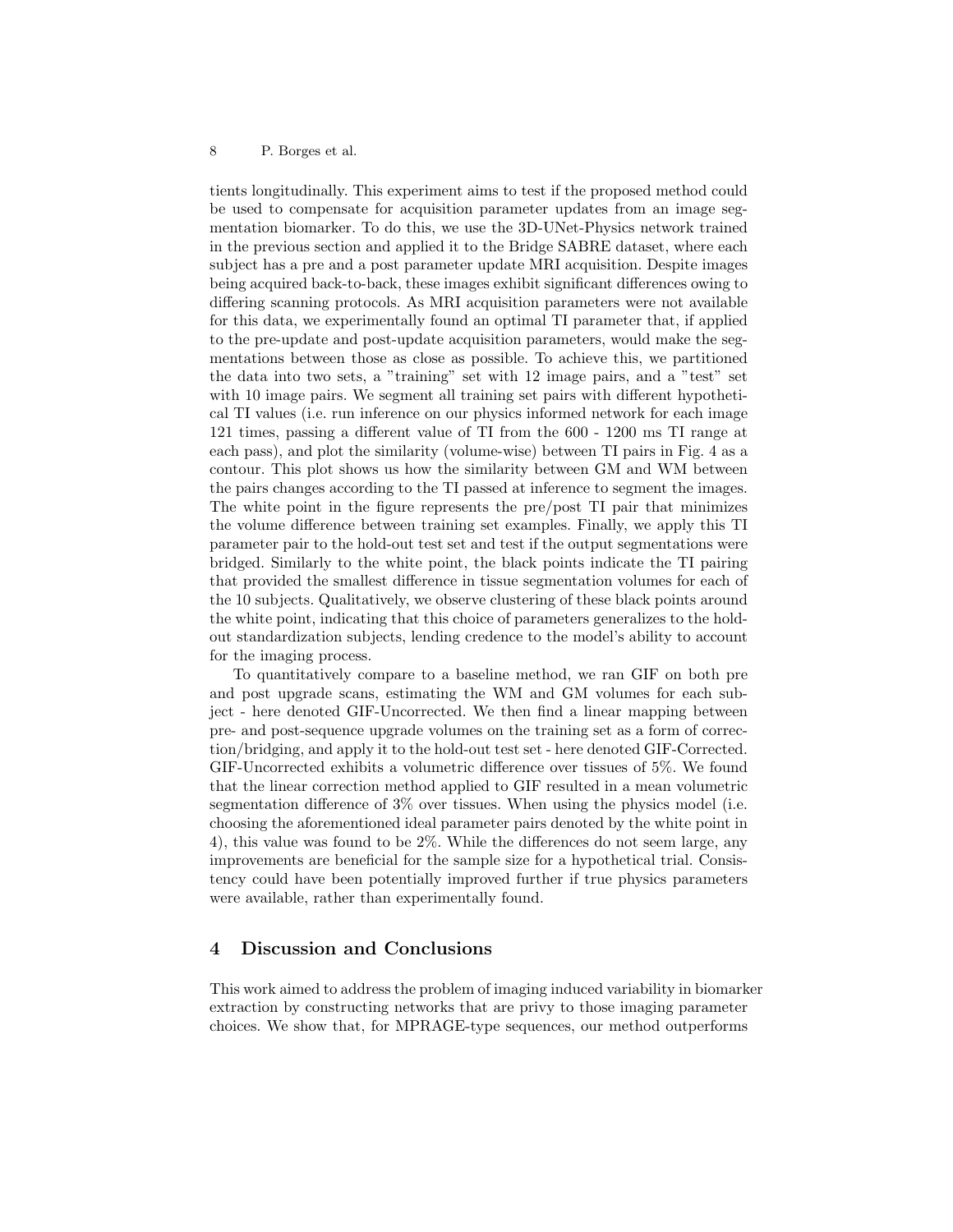

Fig. 4. Top: GM contour of mean percent volume differences across a "training" (12 subjects) subset of SABRE paired dataset. Bottom: WM contour of mean percent volume differences across a "training" (12 subjects) subset of SABRE paired dataset. Black points: Ideal params for each of 10 "test" subjects. White point: Point of volume pair minimisation for "training" subjects.

its alternatives, particularly with regards to grey matter. For SPGR we note that performance is more tissue dependent, with small, but significant, decreases in grey matter segmentation consistency compared to competing methods but presenting improvements in white matter consistency. Despite this, it is worth noting that our physics informed network always outperforms its base counterpart, lending credence to the notion that these external parameters can always be leveraged towards some gain in segmentation consistency.

Further work is needed to ascertain the ideal architectural setup for passing external parameters. While the proposed construction performs well for MPRAGE sequences, the results suggest that this might not be the case for others, especially if multiple parameters are involved: The network may require a greater capacity to leverage the additional information.

Results on real data show that the proposed method improved the consistency of estimated volumes, even when the acquisition parameters were found experimentally. Future work will test the proposed method on a more diverse